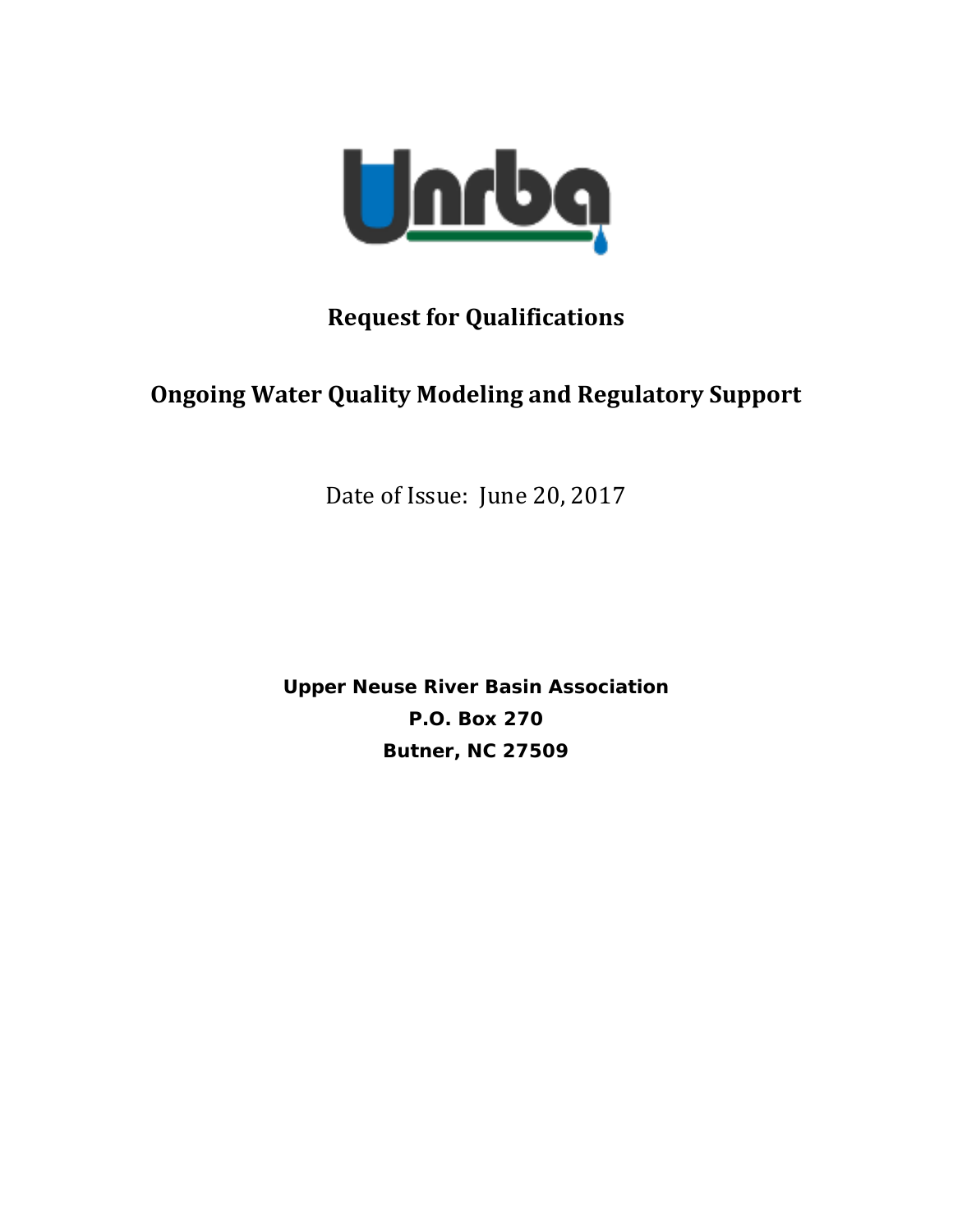# **Table of Contents**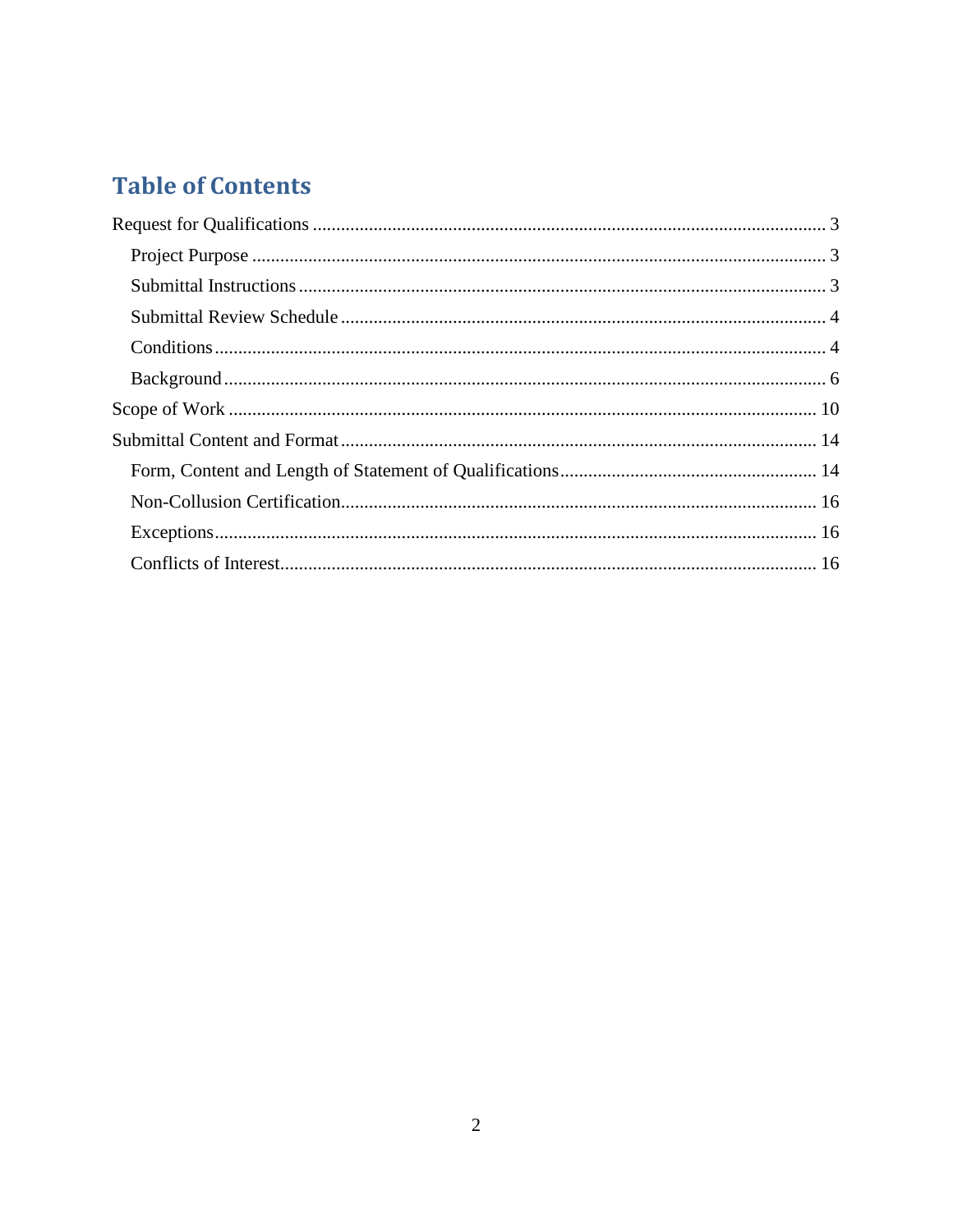## <span id="page-2-0"></span>**REQUEST FOR QUALIFICATIONS**

## <span id="page-2-1"></span>**Project Purpose**

The Upper Neuse River Basin Association (UNRBA) is soliciting submittals for qualifications for water quality modeling, cost-benefit analysis, and regulatory support from a *Service Provider* to support the UNRBA with a reevaluation of Stage II of the Falls Lake Nutrient Management Strategy (see NCAC 15A 02B.0275 (5)) and technical support related to alternate regulatory approaches, which may include alternative compliance and regulatory strategies. The Falls Rules, as promulgated, involve significant costs and require actions on the part of UNRBA member governments and other regulated parties that are unprecedented. In light of the potential financial impact of these rules and importance of the resource, the UNRBA secured assistance in evaluating the technical bases and regulatory framework for the Falls Rules, particularly the more costly Stage II portion of the Rules (referred to herein as the "Technical Analysis"). The UNRBA's consulting partner for the Technical Analysis was Cardno-ENTRIX (this company is now incorporated as Cardno). Cardno-ENTRIX recommended a series of sampling programs, future studies, and water quality modeling approaches to provide a basis for future regulatory action (preliminarily identified in general terms on the UNRBA website: [https://unrba.org/reexamination,](https://unrba.org/reexamination) Task 1 report). The UNRBA has taken the Technical Analysis recommendations under advisement and will select the appropriate water quality modeling and regulatory approaches that serve the UNRBA's objectives. Using the Technical Analysis recommendations and other information, the selected *Service Provider* will work in cooperation with the UNRBA to develop water quality models and evaluate regulatory approaches to accomplish the desired water quality goals.

The UNRBA issued an RFQ for Water Quality Modeling and Regulatory Support on April 8, 2016 and selected Cardno, Inc. (Cardno) as its service provider. A contract for Modeling and Regulatory services was issued on September 21, 2017. Prudent project management and organization changes within the current *Service Provider* dictate the need to revisit the marketplace to ensure the UNRBA has the best available consultant resources to continue this important work. In keeping with that intent, the UNRBA seeks a *Service Provider* to provide ongoing Modeling and Regulatory Support beginning in fiscal year 2018.

## <span id="page-2-2"></span>**Submittal Instructions**

Offerors must provide all submittal components in Portable Document Format (PDF) transmitted through electronic mail (email). File size is limited to 15 MB. Paper, fax and oral copies will not be accepted. PDF files should include bookmarks that link to sections to allow easy document navigation. Address the Submittal to the following two parties:

Forrest.Westall@unrba.org Upper Neuse River Basin Association (UNRBA) Forrest Westall, Executive Director

And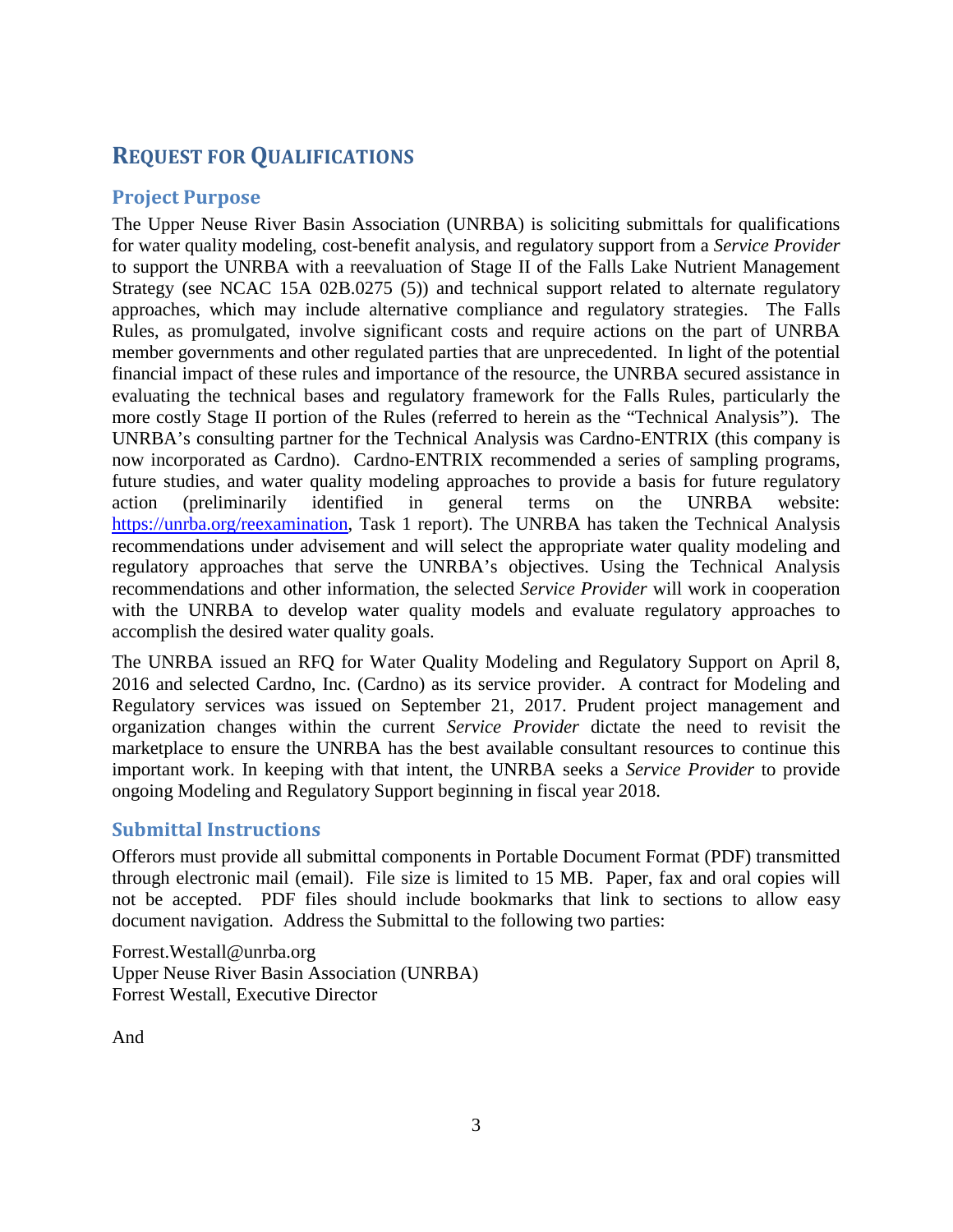Michelle.Woolfolk@durhamnc.gov City of Durham, Public Works Department Michelle Woolfolk, Water Quality Manager and UNRBA Workgroup Chairperson

In order for the UNRBA to evaluate qualifications fairly and completely, Offerors should clearly follow the format set out herein and provide all of the information requested.

The email should contain the subject line "Submittal for Water Quality Modeling and Regulatory Support – [Firm Name]". Submittals must be received no later than 5:00 pm EDT on July 11, 2017. See the section "Submittal Content and Format" for additional details on submittal requirements.

## <span id="page-3-0"></span>**Submittal Review Schedule**

The procurement process is anticipated to follow the schedule below. **Proposers' key personnel should hold July 24, 2017 for interviews because the interview panel has already committed this day for interviews and does not anticipate moving the date.**

| <b>Item</b>                                     | Date in 2017        |
|-------------------------------------------------|---------------------|
| RFQ release date                                | June 20, 2017       |
| Deadline for submittal of questions             | June 27             |
| Answers to questions posted on UNRBA<br>website | July 3              |
| Due date for qualifications packages            | July 11 at 5 pm EDT |
| Shortlisted teams notified                      | July 17             |
| Shortlist interviews held in Butner, NC*        | July 24             |
| Selected team notified                          | August 11           |

**Table 1 Procurement Schedule**

\*Proposers' key personnel should hold July 24, 2017 for interviews.

All submitted questions must be provided to the Executive Director, via email to [forrest.westall@unrba.org,](mailto:forrest.westall@unrba.org) by June 27, 2017. All questions will be answered on the UNRBA website.

The UNRBA will make every effort to adhere to this schedule. Firms, corporations, centers or other legal entities representing themselves as *Service Providers* submitting in response to this RFQ should make arrangements to provide the UNRBA with appropriate staff for the interviews.

## <span id="page-3-1"></span>**Conditions**

The UNRBA reserves the right to reject any or all submittals. The UNRBA will not pay any cost associated with the preparation, submittal, presentation, or evaluation of any statement of qualifications. All submittals and other materials submitted become the property of the UNRBA. Thereafter, submittals become public information.

The UNRBA anticipates issuing one contract for the services sought in this RFQ to serve as the primary contractor of the Modeling and Regulatory Support component of its Reexamination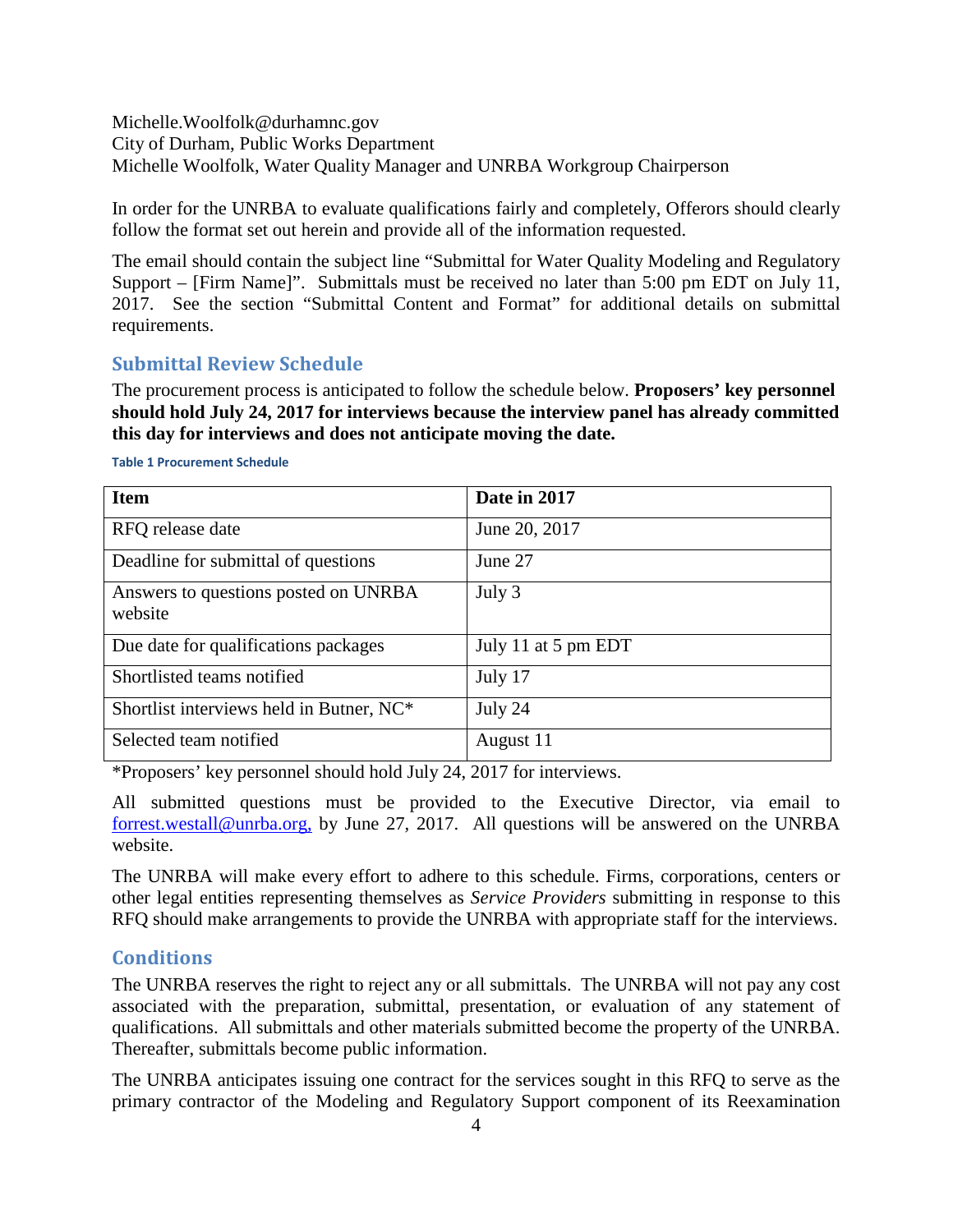effort. However, the UNRBA reserves the right to issue separate RFQ(s) for following fiscal years. The selected contractor is encouraged to use sub-contractors to perform work on this contract if needed. If an Offeror intends to use a sub-contractor(s), the Offeror must identify in their submittals the names of the sub-contractor(s), personnel to be used and the portions of the work the sub-contractor(s) will perform. The selected Service Provider may, with the UNRBA's approval, add or delete sub-contractor(s) as necessary during contract services period. The UNRBA reserves the right to directly contract with sub-contractors as it deems necessary. Offerors should specifically describe how they plan to effectively utilize information already developed in the UNRBA's Modeling and Regulatory Support effort. Additionally, an Offeror must address how they would maintain continuity for this effort and meet established deadlines.

The UNRBA is a non-profit organization composed of local governments located in the Upper Neuse River Basin. By signature on their Statement of Qualifications, Offerors certify that their business practices comply with:

- a. The laws of the State of North Carolina
- b. The applicable portion of the Federal Civil Rights Act of 1964,
- c. The Equal Employment Opportunity Act and the regulations issued there under by the federal government
- d. The Americans with Disabilities Act of 1990, and the regulations issued there under by the federal government,
- e. the federal E-Verify program operated by the United States Department of Homeland Security and other federal agencies, or any successor or equivalent program used to verify the work authorization of newly hired employees pursuant to federal law and as in accordance with N.C.G.S. §64-25 et seq.;
- f. the requirements of the Iran Divestment Act and N.C.G.S. § 147-86.59; and
- g. All terms and conditions set out in this RFQ.

The UNRBA opposes discrimination on the basis of race and sex and urges all of its contractors to provide a fair opportunity for minorities, women, and other socially and economically disadvantaged individuals as defined in 15 U.S.C. 637 to participate in their work force and as sub-contractors and vendors under UNRBA contracts.

This RFQ seeks to secure a single contractor for the ongoing development of tools to assist the UNRBA with the evaluation of existing water quality standards and future regulatory approaches. Because the water quality modeling is linked to both the existing monitoring strategy and regulatory framework in place for Falls Lake, the water quality modeling plan must meet relevant requirements of an approved modeling framework under the Falls Lake Rules, an Offerer's familiarity and understanding of the background and basis of the development of the Falls Rules and the provisions of those Rules, Rules Revisions and "consensus principals" will be an important factor in evaluating each potential contractor. Offerors should reference existing developed materials, including all of the Monitoring Program Plan and supporting documents, monitoring result reports, model selection process, Description of a Modeling Framework, Conceptual Modeling Plan, and Modeling and Regulatory Support Kick-Off Meeting Materials (see the UNRBA website, [www.unrba.org\)](http://www.unrba.org/).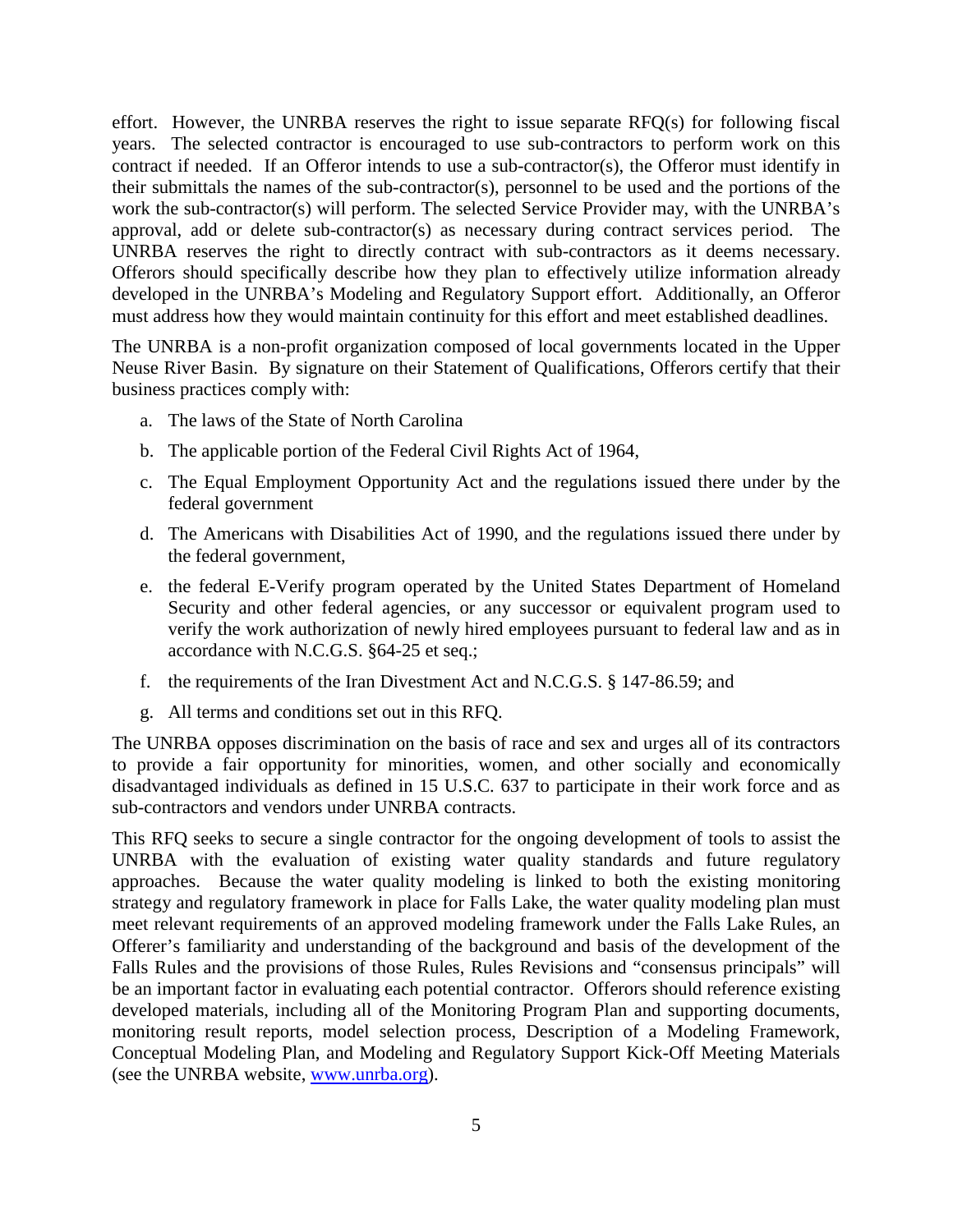#### <span id="page-5-0"></span>**Background**

The waters of the Upper Neuse River Basin in North Carolina have many challenges meeting the demands of society and the current environmental standards in place for those waters. Falls Lake is the primary source of drinking water for the City of Raleigh and its 530,000 customers and is immediately downstream of several urban centers, including the City of Durham. Constructed in the early 1980's, Falls Lake is a shallow Piedmont lake with inherent difficulty meeting water quality standards for chlorophyll-*a* because of its geology, morphology, and its topographic location below pre-existing and established land use.

A complex set of rules, guidance, and policies governs activities in the Falls Lake watershed. The Falls Nutrient Strategy Rules overlay several previous regulations, including the Neuse River Nutrient Strategy, NPDES Phase I and Phase II of the Clean Water Act, and state Water Supply Watershed Protection regulations.

In 2008, the North Carolina Division of Water Quality (NC DWQ) and US Environmental Protection Agency (USEPA) placed Falls Lake on the Section 303(d) list of impaired waters because of violations of the State's water quality standards for chlorophyll-a, a proxy for algae. DWQ and EPA also listed Falls Lake above I-85 as impaired for turbidity in 2008.

In 2005, the North Carolina General Assembly enacted SL 2005-190 (SB 981, Clean Lakes Act), which directed the North Carolina Environmental Management Commission (EMC) to develop and adopt a nutrient management strategy to reduce nitrogen and phosphorus pollution in Falls Lake by July 1, 2008 (later extended to July 1, 2009). In 2009, the General Assembly enacted SL 2009-486 (SB 1020, Improve Upper Neuse River Water Quality), which extended the deadline again until January 15, 2011 and also allowed for a system crediting early adoption of nutrient reductions and required stricter sedimentation and erosion control measures in the watershed.

In 2010, recognizing that major political disagreements over water quality in Falls Lake would affect their ability to solve other critical regional problems, many impacted local governments developed a set of "Consensus Principles" to help shape the proposed rules. The principles included three fundamental agreements: (1) that any rules would need to protect Falls Lake for the purpose of water supply, (2) that additional water quality monitoring would provide useful information, and (3) that North Carolina should consider that new information before going beyond those actions necessary to protect Falls Lake for the purpose of water supply. The City of Durham, Durham County, Granville County, City of Raleigh, Wake County, Orange County, Person County, Butner, Creedmoor, and the South Granville Water and Sewer Authority adopted the Consensus Principles in their comments on the rules. Section Nine of the Consensus Principles, which is most relevant to this RFQ, states the following:

"The process by which the proposed regulatory scheme has been developed relied on a limited data base which will be substantially enhanced by a more rigorous program of sampling, monitoring and analysis. In addition, it may not be feasible to attain all currently designated uses in the Upper Lake and attempting to do so may result in substantial and widespread economic and social impact. The EMC should therefore begin a re-examination of its nutrient management strategy for Falls Lake by January 1, 2018 [*later changed by rule to 2021*]. **The re-examination should consider, among other things, (i) the physical, chemical, and biological conditions of the Lake with a focus**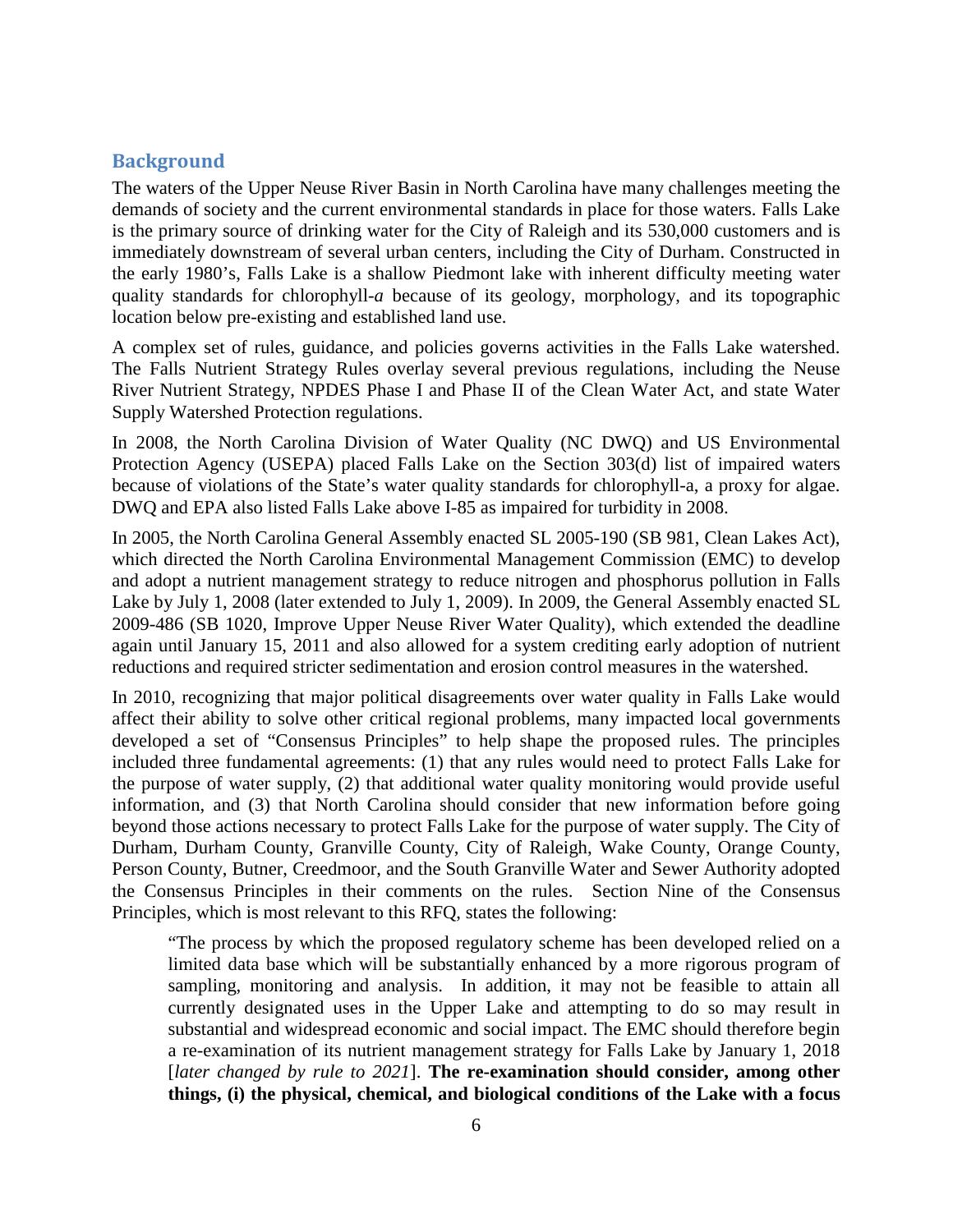**on nutrient loading impacts and the potential for achieving the Stage I goal by 2021** [*later changed in the final rule to 2024*] **as well as the feasibility of both achieving the Stage II reduction goals and meeting the water quality standard for chlorophyll-a in the Upper Lake, (ii) the cost of achieving, or attempting to achieve, the Stage II reduction goals and the water quality standard in the Upper Lake, (iii) the existing uses in the Upper Lake and whether alternative water quality standards would be sufficient to protect those existing uses, and (iv) the impact of the management of Falls Lake on water quality in the Upper Lake.** As the first step in the re-examination, a Scientific Advisory Board should analyze and review the information identified above along with the additional monitoring and modeling data compiled since the model was approved and should present its recommendations for changes in the Nutrient Management Strategy and its implementing rules to DWQ and the EMC by January 1, 2019 [*later changed in the final rule to 2024*]. In light of the report from the Science Advisory Board, the EMC should direct the DWQ to prepare proposed rule revisions, if any, and an updated fiscal note on Stage II by August 1, 2019 [*later changed in the final rule to 2025*]. In its development of any proposed rule revisions, DWQ shall consult with the local governments and other interested parties. Except to the extent that management measures identified as a part of Stage II are required to achieve the Stage I goal, local governments should not be required to begin implementing Stage II management measures without **a determination by the EMC of whether alternative goals and/or standards should be established for the Upper Lake**." [emphases added]

On November 18, 2010, the EMC adopted the nutrient management rules for Falls Lake, with an effective date of January 15, 2011. The North Carolina Rules Review Commission approved the rules with minor technical language changes and the rules took permanent effect on January 15, 2011. The rules address the re-examination prior to implementing Stage II in section 15A NCAC 02B.0275. Section (5)(f) describes specific requirements of any stakeholder desiring to submit data or modeling to the NCDWQ regarding Falls Lake and the requirement to re-examine the Stage II goals. This section of the rule follows:

- (f) Recognizing the uncertainty associated with model-based load reduction targets, to ensure that allowable loads to Falls Reservoir remain appropriate as implementation proceeds, a person may at any time during implementation of the Falls nutrient strategy develop and submit for Commission approval supplemental nutrient response modeling of Falls Reservoir based on additional data collected after a period of implementation. The Commission may consider revisions to the requirements of Stage II based on the results of such modeling as follows:
	- (i) A person shall obtain Division review and approval of any monitoring study plan and description of the modeling framework to be used prior to commencement of such a study. The study plan and modeling framework shall meet any division requirements for data quality and model support or design in place at that time. Within 180 days of receipt, the division shall either approve the plan and modeling framework or notify the person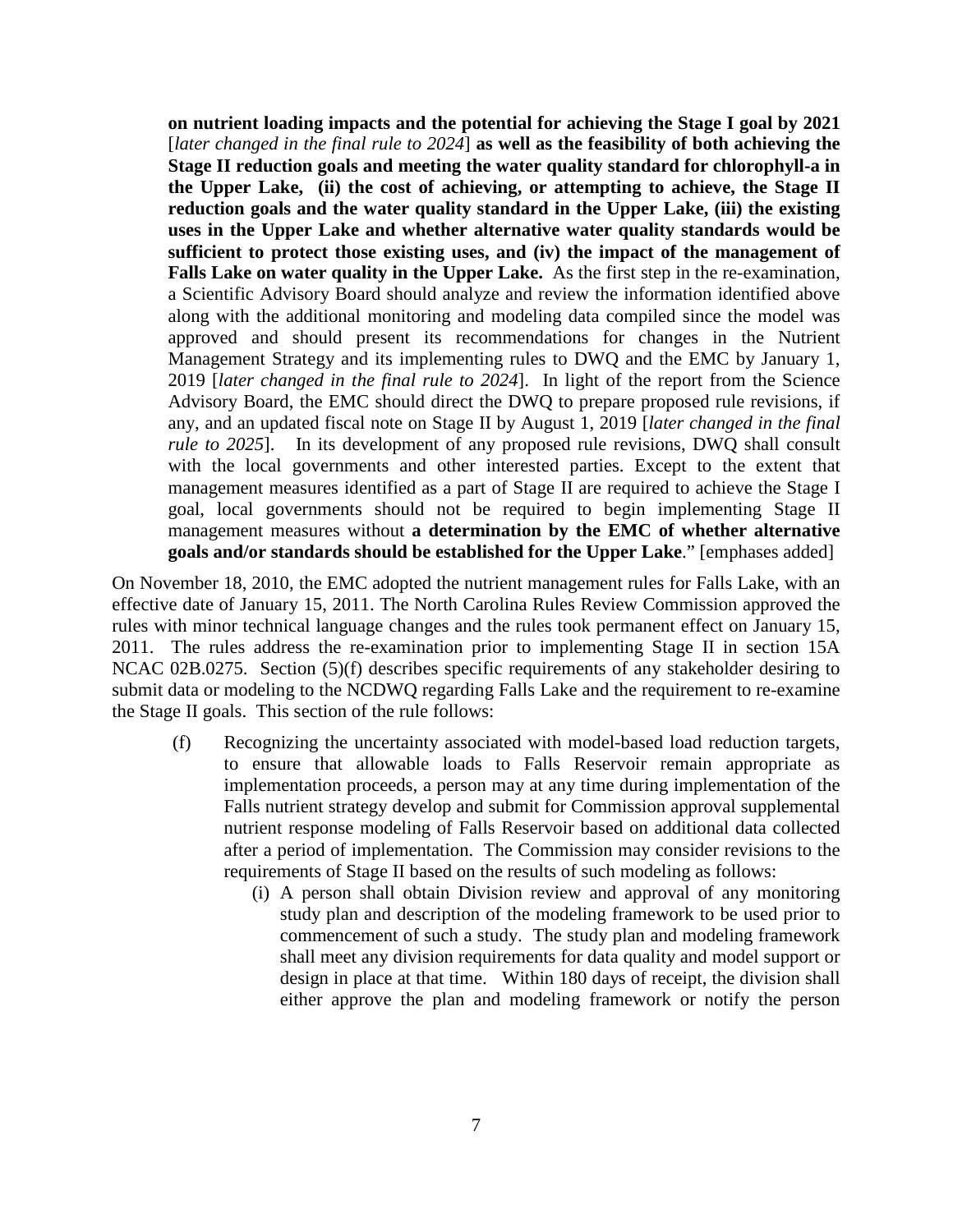seeking to perform the supplemental modeling of changes to the plan and modeling framework required by the Division;<sup>[1](#page-7-0)</sup>

- (ii) Supplemental modeling shall include a minimum of three years of lake water quality data unless the person performing the modeling can provide information to the Division demonstrating that a shorter time span is sufficient;
- (iii)The Commission may accept modeling products and results that estimate a range of combinations of nitrogen and phosphorus percentage load reductions needed to meet the goal of the Falls nutrient strategy, along with associated allowable loads to Falls Reservoir, from the watersheds of Ellerbe Creek, Eno River, Little River, Flat River, and Knap of Reeds Creek and that otherwise comply with the requirements of this Item. Such modeling may incorporate the results of studies that provide new data on various nutrient sources such as atmospheric deposition, internal loading, and loading from tributaries other than those identified in this Subitem. The Division shall assure that the supplemental modeling is conducted in accordance with the quality assurance requirements of the Division;
- (iv)The Commission shall review Stage II requirements if a party submits supplemental modeling data, products and results acceptable to the Commission for this purpose. Where supplemental modeling is accepted by the Commission, and results indicate allowable loads of nitrogen and phosphorus to Falls Reservoir from the watersheds of Ellerbe Creek, Eno River, Little River, Flat River, and Knap of Reeds Creek that are substantially different than those identified in Item (3), then the Commission may initiate rulemaking to establish those allowable loads as the revised objective of Stage II relative to their associated baseline values;

The full text of NCAC 02B.0275 (5) also provides requirements for data development related to assessing Lake conditions and reporting to the EMC on progress in improving water quality under these rules. It is the UNRBA's objective with its Monitoring Program and the Modeling and Regulatory Support effort to see that all data collected be used under the provisions of the Falls Lake Rules and for all State activities related to assessment of Falls Lake.

Consistent with the Consensus Principles and beyond the formal reexamination process identified in the Falls Lake Rules, the UNRBA has done a preliminary evaluation of other regulatory actions that may be necessary to properly reflect the conclusions of its monitoring and modeling work. This preliminary identification of potential approaches was referenced earlier in the RFQ and presents the need for technical support to more fully identify and evaluate appropriate regulatory options as part of a comprehensive reexamination of the Falls Lake Nutrient Strategy.

<span id="page-7-0"></span> <sup>1</sup> The term *modeling framework* is not defined in the Falls Lake Rules. For the purposes of this RFQ, a model framework is as described in EPA's Guidance on the Development, Evaluation, and Application of Environmental Models. EPA/100/K-09/003.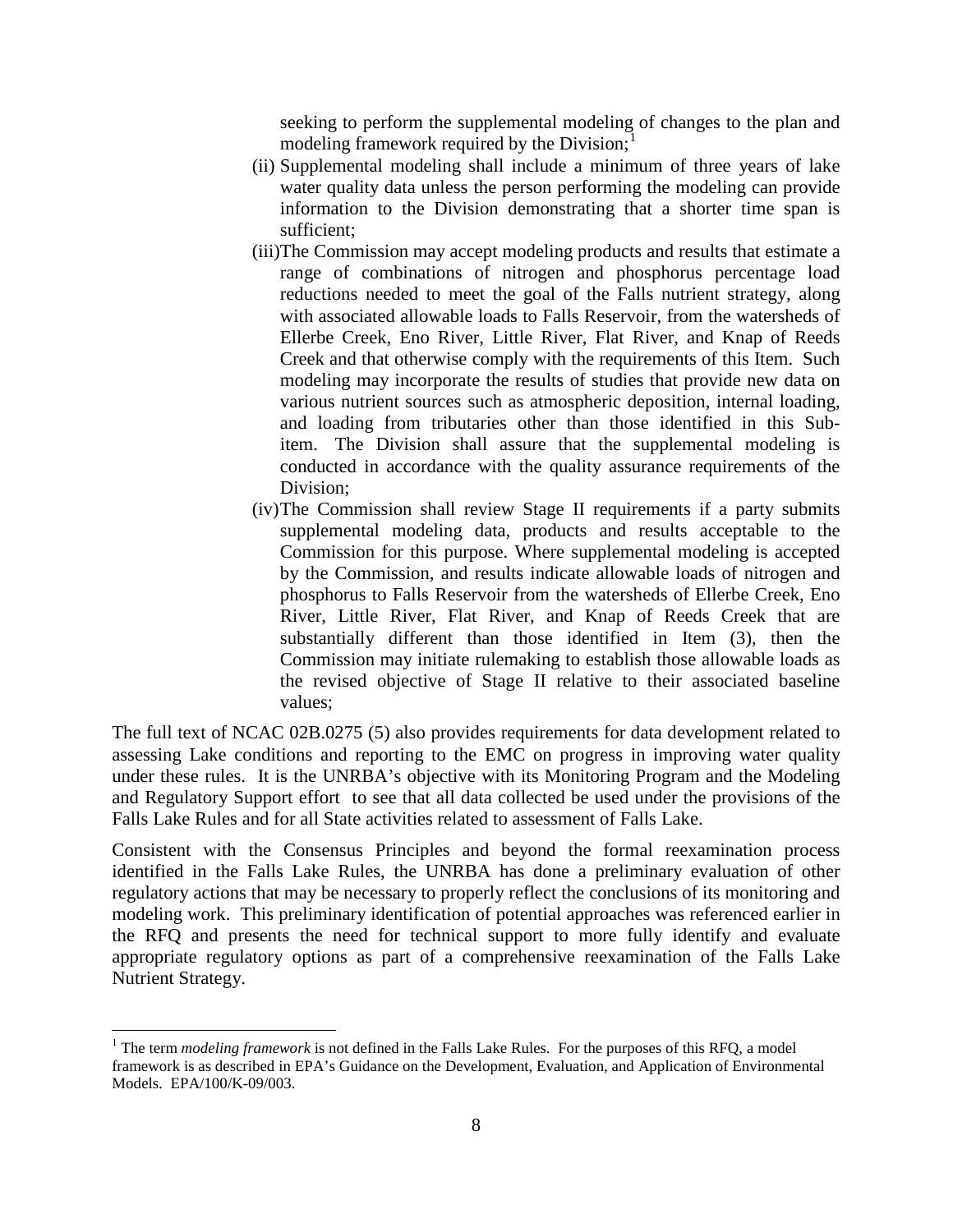In the 2016 Session of the NC General Assembly, the Legislature passed Session Law 2016-94, which includes provisions related to Falls Lake and the rules readoption process for the Falls Lake Nutrient Management Strategy. This legislation direct the University of North Carolina to undertake an evaluation of the nutrient strategies for both Jordan and Falls reservoirs and for the results of those evaluations to be provided to and used by the Environmental Management Commission in the development of the rules. The UNRBA has been in discussions with UNC to secure coordination between its work and that being undertaken by UNC. Potential *Service Providers* should consider the implications of this coordination in the performance of its work for modeling and regulatory support of the UNRBA. The schedule in SL 2016-94 has a direct impact on the importance of the timing of the completion of the UNRBA's Reexamination. The UNRBA has recently submitted proposed revisions to this Session Law to better coordinate the two efforts, but at the time of this RFQ issuance no final action on this request is available.

#### *Project planning*

*Service Providers* responding to this RFQ should consider how the UNRBA is proceeding with its Falls Lake Nutrient Strategy Reexamination. The UNRBA is currently engaged in a comprehensive monitoring program to support the Reexamination (background information can be found at the UNRBA website: [https://unrba.org/,](https://unrba.org/) under the appropriate tabs). The monitoring program began in August 2014 and will continue for a minimum of four years, with an additional year as an option if needed to supplement data due to unusual hydrologic or weather conditions. The UNRBA may, following the current monitoring plan, continue with an ongoing monitoring program depending on its progress toward a successful reexamination and the need for continued monitoring to evaluate the modified strategy.

The FY for the UNRBA runs July 1<sup>st</sup> through the following June  $30<sup>th</sup>$  of each year. Current total monitoring program funding is \$ 800,000 per year. Beginning FY 2017, the UNRBA established a modeling and regulatory support contract that runs parallel to the monitoring program. The modeling and regulatory support contract budget for FY 2018 is based on the funding remaining after approving the FY 2017 Monitoring Program Contract and Scope of Work. The current Modeling and Regulatory Support Contract is for \$ 85,000. FY 2018 funding for the modeling and regulatory support contract will be calculated by subtracting the amount necessary to support an appropriate monitoring effort for FY 2018 from the total available budget. This means that the successful *Service Provider* for the modeling and regulatory support contract will be required to negotiate an FY 2018 contract and scope of work following the approval of the FY 2018 Monitoring Program. Preparing the FY 2018 modeling and regulatory support contract will be a collaborative process between the UNRBA and the *Service Provider* selected and will be based on establishing an initial priority list of activities and work products essential to the successful completion of a strategy reexamination package.

The *Service Provider* selected will be required to negotiate a contract renewal and scope revision for each following FY. The UNRBA anticipates increasing the funding available to the monitoring and regulatory support contract incrementally. An annual funding level between \$300,000 and \$600,000 may be available for the modeling and regulatory support contract beginning in FY2019. The selected contractor, during FY 2017 and subsequent years, will work with the UNRBA to develop an appropriate list of work activities and products for FY 2018 and following years. The budgets for FYs following FY 2017 will be projected based on the work activities and products identified and may include some portion of the current Monitoring Program budget or an alternate funding source established by the UNRBA. It is the general intent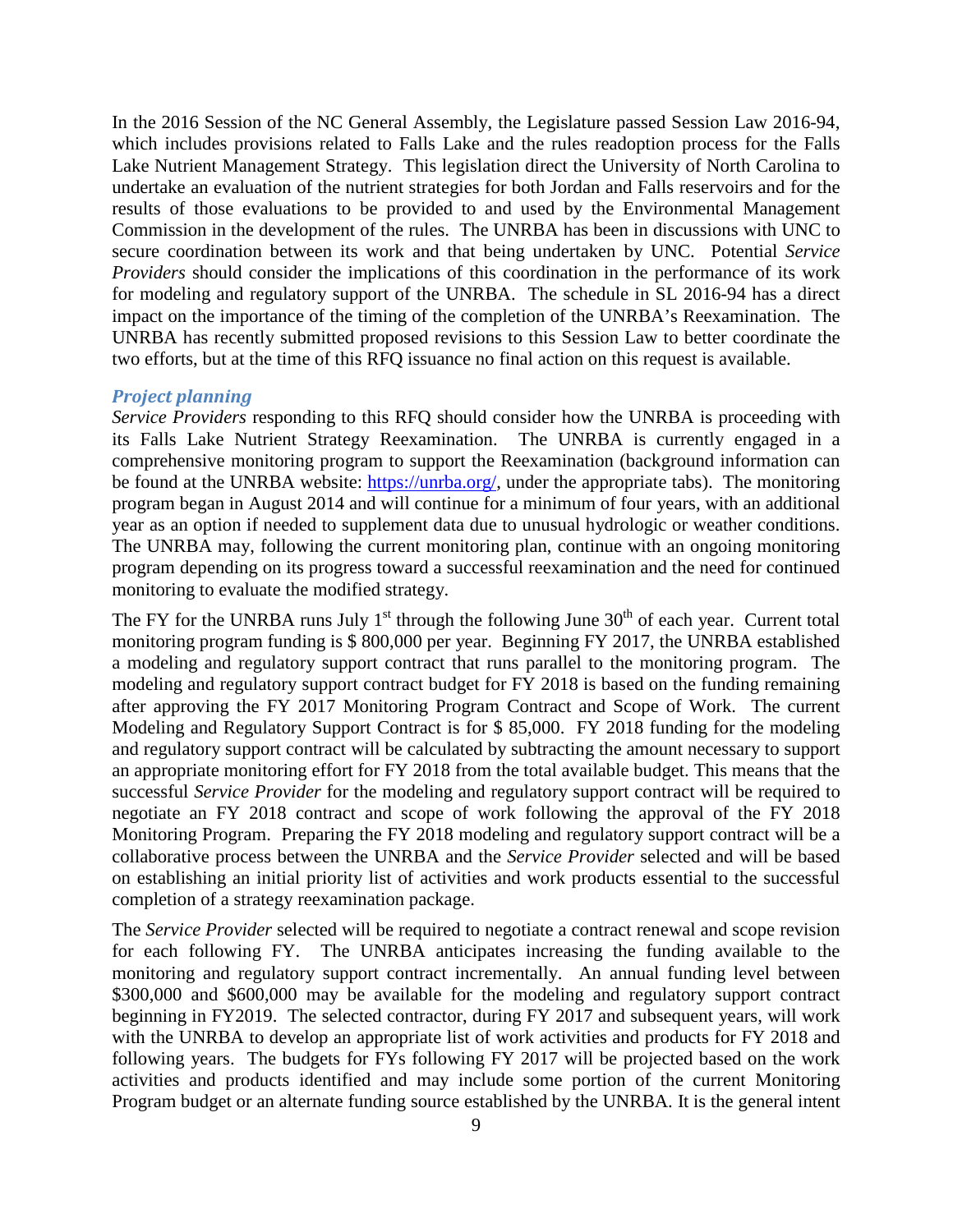of the UNRBA to retain the same Service Provider over the period of time needed to develop and complete the strategy reexamination process. However, the UNRBA reserves its right to terminate this arrangement based on the availability of funding, changes in UNRBA's objectives and goals, deficiencies in performance or changes in the staffing of the *Service Provider*.

## <span id="page-9-0"></span>**SCOPE OF WORK**

The UNRBA requires assistance from a qualified and experienced *Service Provider* to develop and implement tools including a water quality modeling program that effectively supports the UNRBA's goal of providing a successful reexamination of the Falls Lake Nutrient Management Strategy, with focus on Stage II requirements under the existing Falls Lake Rules and to support other appropriate regulatory options. The tools developed under this scope of work must be acceptable to DWR and other DEQ divisions and support a successful submittal under the provisions of the re-examination process as discussed in the background section, and other established regulatory procedures under state and federal law (relative to seeking other regulatory options). It is the expectation of the UNRBA that the watershed model outputs will be used as inputs to the reservoir nutrient response model and the cost-benefit modeling.

As previously described, the prospective *Service Provider* sought under this RFQ will be required to negotiate a contract renewal and scope revision for each contract year, beginning with 2017-2018.

#### **2016-2017 Scope of Work, Year One of Modeling and Regulatory Support Effort**

As a point of reference, the UNRBA is providing a summary of the Scope of Work for the current Service Provider and the current contract period, September 21, 2016 through October 20, 2017. These are the tasks that Cardno is responsible for and the UNRBA approved for year one of the modeling and regulatory support effort:

## **Phase 1: Develop a QAPP for the Falls Lake Response Models and the Falls Lake Watershed Model(s)**

The goal of Phase 1 of the project is to develop the lake and watershed Modeling QAPP that will guide development of the models used to support the UNRBA reexamination of Stage II of the Falls Lake Nutrient Management Strategy. The Modeling QAPP will include both the lake and watershed models. While the main deliverable associated with Phase 1 is the modeling QAPP, several preliminary activities are needed to define the specific objectives of each type of model and select the best models to meet the chosen objectives. A conceptual modeling plan will be developed to summarize the modeling objectives and identify the models the UNRBA has selected for the lake modeling, watershed modeling, and empirical/probabilistic/Bayesian modeling. Elements of this conceptual plan will be incorporated into the Modeling QAPP. Depending on the selected models and the QAPP, the previously submitted, DWR-approved Description of the Model Framework may need to be revised for consistency relevant to the lake modeling and the watershed modeling approach.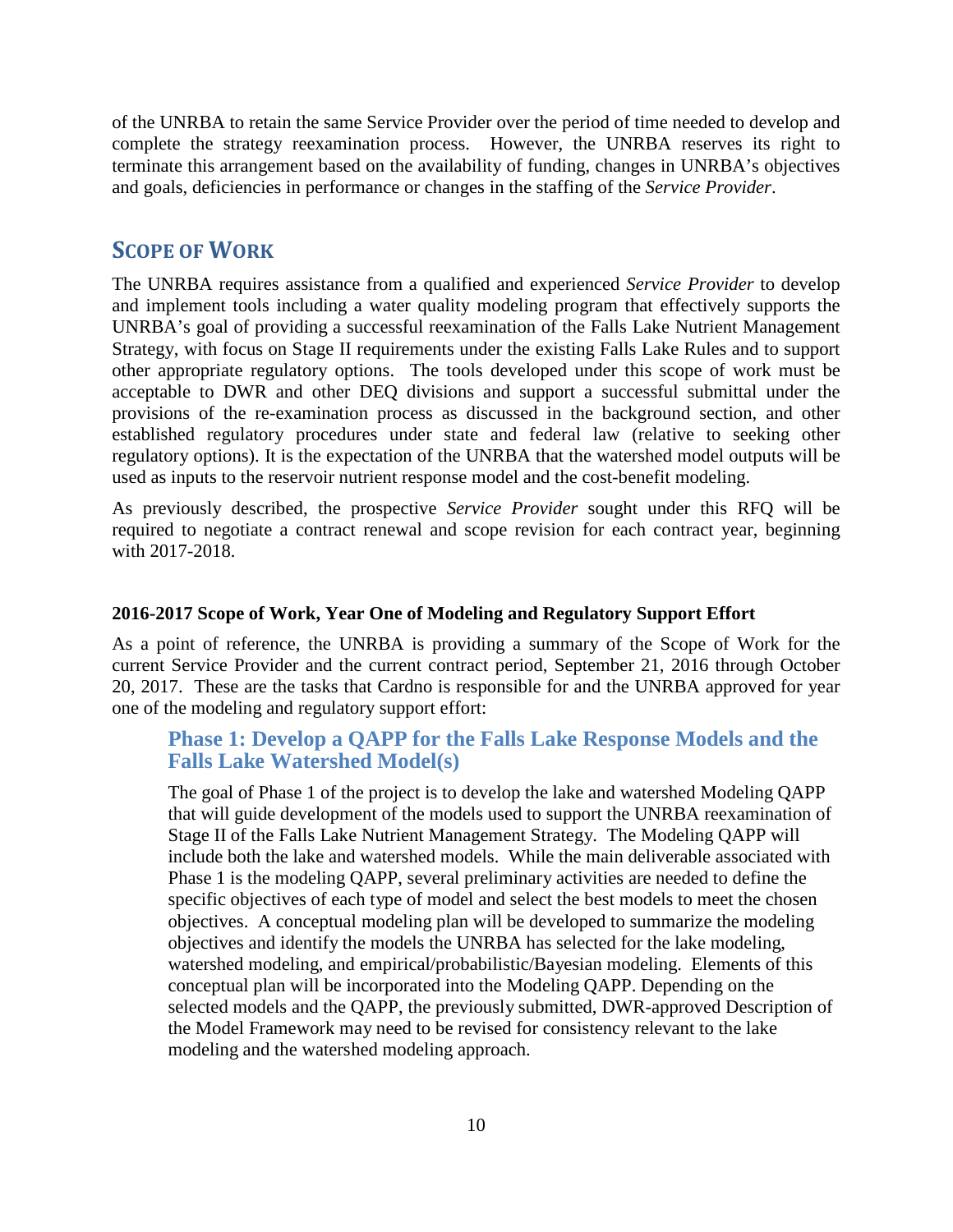Cardno and its teaming partners (the Team) will develop in consultation with the UNRBA a conceptual plan for conducting the lake and watershed modeling using a multi-modeling approach. Development of the conceptual plan will include the following tasks:

- Discussion of the UNRBA goals for the lake modeling effort during a Kickoff Meeting expected to be held in conjunction with the September 28, 2016 PFC meeting. This meeting will include additional watershed stakeholders including DWR, DOT, Neuse River Keeper, land conservation trusts, environmental groups, WOC, Health and Human Services Onsite Wastewater (county reps also), watershed associations, soil and water conservation. This meeting will be an extension of the PFC meeting and will occur in the afternoon following the meeting.
- Review and evaluation of potential lake model packages (e.g., EFDC, BATHTUB, CE-QUAL-W2, WASP, WARMF-lake, WARMF-CE-QUAL-W2, and stochastic modeling; addressing 1D/2D/3D models and capabilities) that will support a recommendation to the UNRBA of the modeling packages or combination of packages that will provide accurate and appropriate simulation of nutrients, algae, and total organic carbon to support the UNRBA's Falls Lake Nutrient Management Strategy reexamination. Comparison of models will be provided in tabular format with preliminary recommendations in the form of a slide presentation developed by the Team for discussion with the MRSW and PFC. A brief description of why each model was selected will be included in the QAPP.
	- Review and evaluation of potential watershed model packages (e.g., WARMF, SWAT, SPARROW, PC-SWMM, RHYSS, and stochastic modeling) with the MRSW andPFC to develop a recommendation on the package or combination of packages can provide accurate and appropriate simulation of watershed nutrient and total organic carbon loading given the monitoring data and modeling objectives defined by the UNRBA to support reexamination of the Falls Lake Nutrient Management Strategy. Comparison of models will be provided in tabular format with preliminary recommendations in the form of a slide presentation developed by the Team for discussion with the MRSW and PFC. A brief description of why each model was selected will be included in the QAPP.
	- Development of supporting materials that describe the conceptual modeling plan. These materials will be distributed prior to the UNRBA PFC meeting or meetings that will discuss and make decisions on the conceptual modeling plan. These supporting materials may include slides, handouts, figures, and tables. Relevant information from these materials will be incorporated into the Modeling QAPP and its appendices.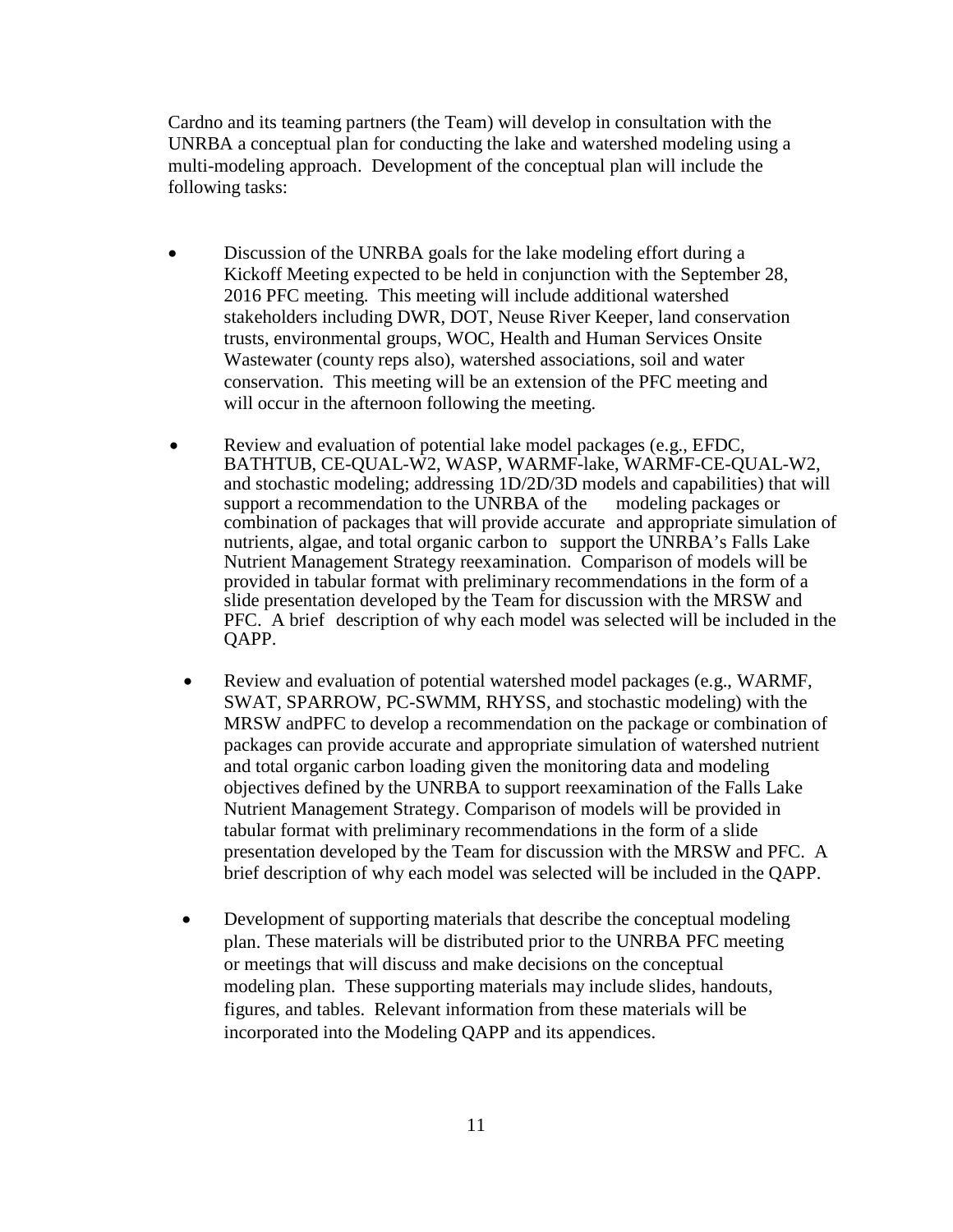The conceptual model plan and evaluation of models will be used to develop the Modeling QAPP. Decisions regarding the model selection and conceptual model plan will be documented in the form of meeting notes during MRSW and PFC meetings by Cardno. The Team will develop the Modeling QAPP in accordance with the Falls Lake Rules (15A NCAC 02B .0275 (5) (f)) and will use EPA's (2002) Guidance for Quality Assurance Project Plans for Modeling (QA/G-5M) EPA/240/R-02/007.

A draft of the Modeling QAPP will be provided iteratively to the UNRBA MRSW and PFC for review and editing, and then to the NC Division of Water Resources (DWR) for review prior to formal submittal. The Team will be responsible for finalizing the QAPP for submittal to the agency and assisting the UNRBA in responding to any agency comments or issues.

#### Phase 1, First Year Deliverables:

The schedule for deliverables associated with Phase 1 is presented in Figure 1. This prospective schedule is based on meeting the UNRBA objectives and time frames for this project. Based on review and input by the MRSW, PFC, UNRBA, and DWR, this schedule may need to be revised.

1. Slides and handout materials (electronic copies in native format) to facilitate discussion of a) model evaluation and selection and b) development of the conceptual modeling plan. Key elements of these materials will be included in the Modeling QAPP to formally document why specific models were selected and how multiple models may be used to support the reexamination.

2. Draft and final Falls Lake nutrient response and watershed Modeling QAPP.

3. Presentations to the UNRBA Path Forward committee or UNRBA Board of Directors as appropriate and needed (see Phase 5), and

4. Revisions to the previously submitted Description of the Model Framework that was approved by DWR for consistency with the revised modeling QAPP.

#### **Phase 2: Develop a Two-Year Work Plan**

The Team will develop, in consultation with the UNRBA, a two-year work plan (approximately October 2017 to September 2019) for the modeling project including implementation of the watershed and lake modeling conceptual plans from Phase 1 and the providing a successful reexamination of the Falls Lake Nutrient Management Strategy, including additional regulatory options. The work plan will include detailed task breakdown structures and cost estimates for the two year period based on the local government fiscal year. The Team will seek input and direction from the MRSW and Path Forward Committee regarding the development of the work plan.

#### **2017-2018 Scope of Work, Year Two of Modeling and Regulatory Support Effort**

The *Service Provider* sought with this RFQ will be required to develop a scope of services for year two of the Modeling and Regulatory Support effort.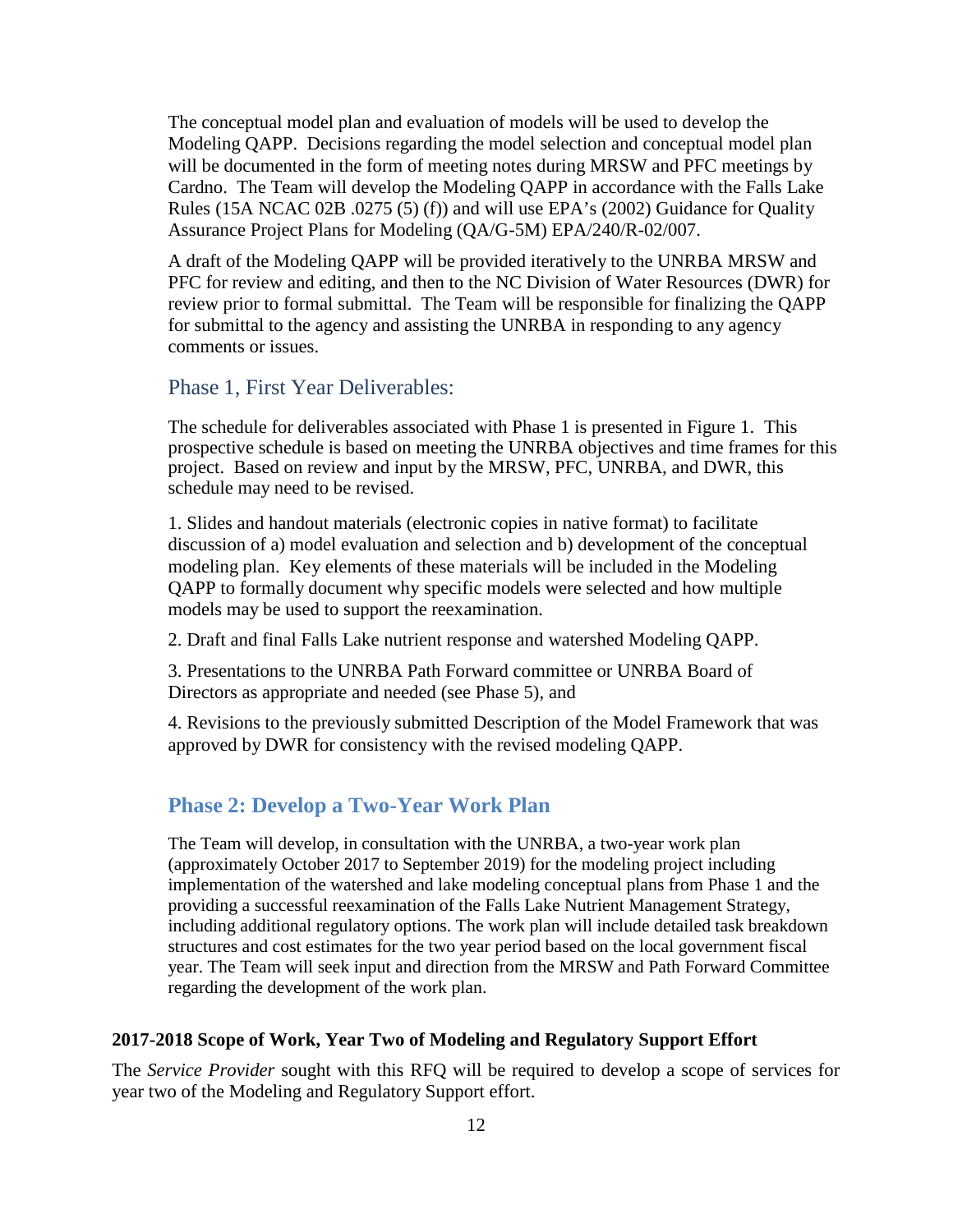#### **Service Areas**

Specific tasks for FY 2018 and following contract years will be negotiated following the UNRBA's selection of a *Service Provider* through this RFQ. However, the UNRBA has identified several different service areas and skill sets that would be necessary to completing future work. These service areas are directly applicable to the goals of completing lake and watershed modeling needed to support the development of a revised nutrient management strategy for Falls Lake. In addition, the Service Provider sought through this RFQ will be required to carefully review the previous work completed under year one of the Modeling and Regualtory Support contract and verify the appropriateness of the decisions made based on the work completed in year one. This includes a review and assessment of all completed work products, the processes used to finalize this work, and the recommendations made by the year one contractor. This assessment will be reviewed by the UNRBA and will be used to develop specific tasks for the year two Scope of Work for Modeling and Regulatory Support activities.

Beyond the initial assessment of work already completed, it is expected that the Scope of Work for year two and subsequent work will likely address the following modeling components:

#### Reservoir Nutrient Response Modeling

For coming FYs the *Service Provider*, in coordination with the UNRBA and its consultants, will provide fully developed reservoir water quality modeling tools with a focus on nutrients, algae and total organic carbon. The NC Division of Water Resources used the Environmental Fluid Dynamics Code (EFDC) modeling package to simulate chlorophyll *a* in Falls Lake. This model was applied in three dimensions. Falls Lake has also been evaluated using a BATHTUB model package. Cardno  $ENTRIX<sup>2</sup>$  $ENTRIX<sup>2</sup>$  $ENTRIX<sup>2</sup>$  recommended multiple modeling packages for the Falls Lake reevaluation. This recommended multiple model approach included the EFDC and other lake modeling packages, and a site-specific stochastic model using techniques such as structural equation modeling (SEM) or Bayesian modeling. The UNRBA has selected the WARMF watershed model package and two lake nutrient response modeling packages (EFDC and WARMF-LAKE) to support the reexamination. A designated use model will also be developed to link water quality to designated uses. The UNRBA is considering an optional fifth type of model package to simulate ecosystem response as another means to evaluate the aquatic life use.

#### Watershed Nutrient Modeling

The *Service Provider*, in coordination with the UNRBA, will provide watershed water quality modeling services with a focus on sediment, nutrients, and total organic carbon. The NC Division of Water Resources used the Watershed Assessment and Risk Management Framework (WARMF) modeling package to simulate nutrient loads from the watershed above Interstate 85 to Falls Lake. Although the watershed area below Interstate 85 is spatially represented in the model, the Division of Water Resources did not calibrate this portion of the model. PC-SWMM and SPARROW applications also exist for the Falls Lake watershed, in addition to the existing Falls Lake watershed application of WARMF. There are other research watershed models available. The WARMF application has been updated by the City of Durham for the Ellerbe and

<span id="page-12-0"></span> $2^2$  Cardno ENTRIX. 2013. Task 4: Review of Existing Models and Recommendations for Future Studies. Support of Long Term Planning and Regulatory Activities in the Falls Lake Watershed. [https://unrba.org/sites/default/files/Task4TM\\_FINALJune18.pdf](https://unrba.org/sites/default/files/Task4TM_FINALJune18.pdf)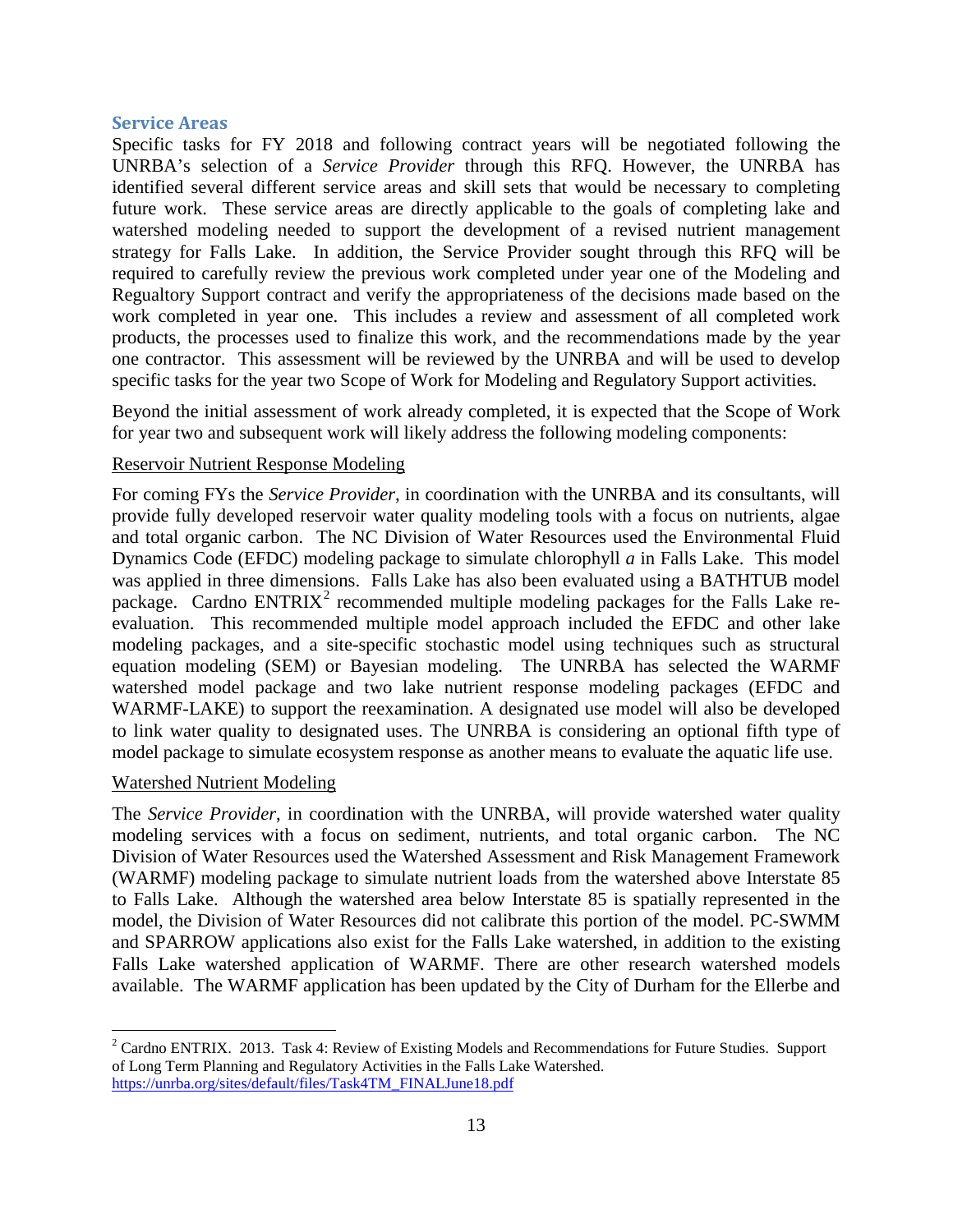Little Lick Creek watersheds. As noted, the UNRBA has identified the WARMF watershed model package for simulation of the watershed inputs to the lake.

In subsequent years, the *Service Provider* will calibrate and validate a WARMF watershed model for the Falls Lake watershed. Based on an approved FY 2018 Scope of Work, the selected *Service Provider* will provide regular updates to the UNRBA Path Forward Committee and, as appropriate the Board, including presentations and memoranda describing the development of model package inputs. These will accompany comment periods to allow the UNRBA local governments to verify assumptions and information.

#### Cost-Benefit Analysis

The *Service Provider* will develop or apply an existing tool to evaluate the cost-benefits of different nutrient reduction strategies. This tool should be capable of evaluating strategies on a variety of spatial scales, including watershed and jurisdictional bases. The tool should execute within either MS Excel® or MS Access®. The tool will include not only the benefits of meeting the chlorophyll-*a* standard, but also other benefits such as reduced total organic carbon levels, increased recreation, increased or more robust aquatic life, and fishing benefits. Costs to implement new and existing development regulations, as well as upgrades to existing wastewater treatment plants, should be included in the tool. The cost-benefit analysis completed for the UNRBA may be used to support the development of required agency fiscal impacts analyses for support of any proposed management strategy changes (Falls Lake Rules or other regulatory options). The cost-benefit tool should be accessible, usable, and alterable by the UNRBA member governments.

#### Regulatory Options Support

The *Service Provider* will support the UNRBA as it develops alternative regulatory options. The regulatory options component of the UNRBA's Reexamination of the eutrophication management strategy for Falls Lake will be managed by the UNRBA with support from its contractors, including any legal support retained by the Association. The Modeling and Regulatory Support Service Provider will assist in developing the technical aspects of the alternative approaches developed by the UNRBA and providing modeling evaluations of proposed regulatory options. The type of support that will be provided includes developing model configurations that accurately simulate identified management scenarios, providing assessments of how specific management options impact water quality, and assessing the financial impacts on local jurisdictions and the public. These efforts will likely include technical input and the application of cost-benefit tools to quantitatively evaluate management scenarios.

## <span id="page-13-0"></span>**SUBMITTAL CONTENT AND FORMAT**

Submittals must document that the *Service Provider* will comply with all of the provisions and conditions in this RFQ. Submittals must be signed by a company officer empowered to bind the firm, company, center or legal entity submitting as a *Service Provider*.

## <span id="page-13-1"></span>**Form, Content and Length of Statement of Qualifications**

Proposers' statements of qualifications should be structured as to form, content, and length as described in this section. The statement of qualifications should provide information that allows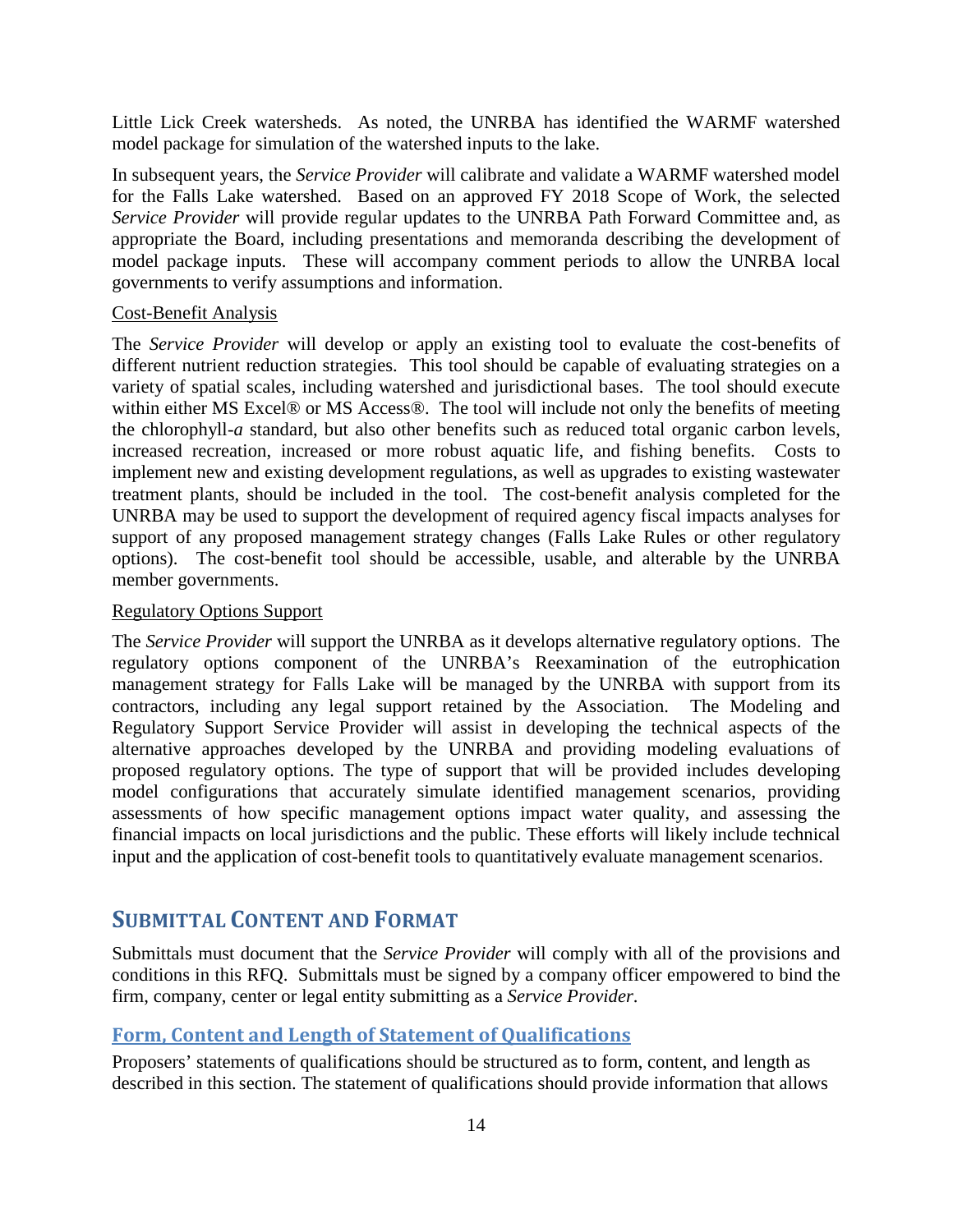the UNRBA to understand how the proposed *Service Provider* (whether one firm or a team of firms) is able to provide the services described and fulfill the needs of the UNRBA as described in this RFQ, including specified Tasks and Service Areas. Submittals must include the complete name and address of the firm, corporation, center or other legal entity applying as the *Service Provider* and the name, mailing address, email address, and telephone number of the person the UNRBA should contact regarding the submittal.

Proposals may not use less than 10 point Times New Roman font. (Other fonts are acceptable but the size should be no smaller than 10 point in Times New Roman.) Since qualification packages are to be submitted electronically, page limitations in this section refer to pages of content. The page limitations do not include front cover, back cover, section dividers, table of contents, noncollusion certification, exceptions, and conflicts of interest.

#### *Cover Letter (Maximum of 1 page)*

The submittals should contain a cover letter, signed by a principal in the *Service Provider*, indicating his or her title that he or she has authority to submit the Statement of Qualifications on behalf of the *Service Provider*, including the cover letter. The cover letter should contain the following statement:

*"The undersigned has the authority to submit this submittal on behalf of the name of company in response to the Upper Neuse River Basin Association RFQ for "Water Quality Modeling and Regulatory Support."*

#### *Qualifications (Maximum of 10 pages, including all sub-items)* Firm(s) description(s)

Submittals must include a firm overview and brief description of the firm's history. Also include the complete name and address of the firm, corporation, center or other legal entity applying as the *Service Provider* and the name, mailing address, email address, and telephone number of the person the UNRBA should contact regarding the submittal.

#### Project organizational chart and description

The submittal should provide a description of the project team structure and qualifications. Senior and key members of the project team should be included in the organizational chart. A quality assurance officer shall be included on the project team. Clearly identify the prime contractor and any sub-contractors, and the general roles on the project.

#### Relevant Experience

The submittal should include the firm, entity or center's experience for each water quality model included in the Scope of Work, as well as any other water quality models that may be relevant to the work of the UNRBA. The submittal should also include experience that is relevant to the Association's need for regulatory options support. Experience with the triennial review process, Total Maximum Daily Loads (TMDLs) and implementation plans, NPDES permit negotiation, site-specific standards, and use attainability analysis should be highlighted. Project descriptions will include the cost of the project, duration of the project, a short project description, and key project personnel.